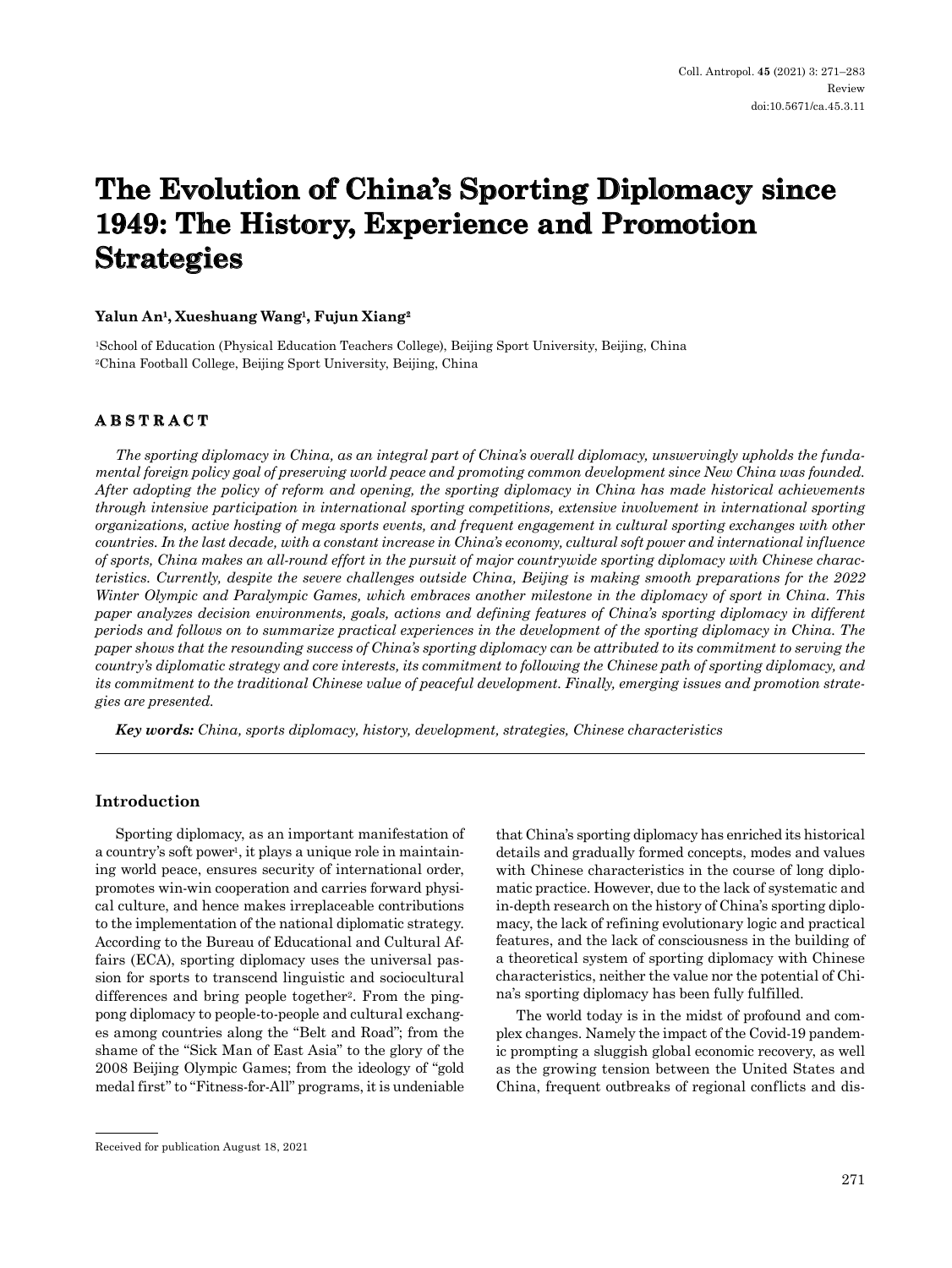turbances, China's sporting diplomacy continues to hold high the banner of peace, development, cooperation, and mutual benefit. However, under new circumstances, China must address the acute problem related to the type of sporting diplomacy, with Chinese characteristics, that is required in order for it to develop further. In answering this question, General Secretary Xi Jinping clearly pointed out in the report of the 19th National Congress of the Communist Party of China that large-scale and countrywide diplomacy with Chinese characteristics aims to foster a new type of international relation and build a community with a shared future for mankind<sup>3</sup>. The timely proposition of "building a community with a shared future for mankind" provides a new foothold for forging sporting diplomacy with distinctive Chinese characteristics, for a new era, which is to build an open, inclusive, clean, and beautiful world that enjoys lasting peace, universal security, and common prosperity. But China must be soberly aware that there are still many prominent inadequacies and problems within sporting diplomacy that require a large amount of attention to be resolved.

From a historical perspective, this paper aims to analyze defining features of sporting diplomacy in different periods, revealing the practical value of sporting diplomacy, summarizing the development experience and unearthed problems of sporting diplomacy and finally exploring a new pathway to comprehensively and successfully promote a sporting diplomacy with Chinese characteristics. The value of this paper resides in (1) the comprehensive review of decision environments, aims, characters and achievements of China's sports diplomacy from 1949 to 2021, this being something that is not introduced in existing studies; (2) the critical analysis of deep-rooted problems in the development of China's sporting diplomacy; and (3) the strategic thinking of strengthening the administrative system, discourse power and the theoretical system of sporting diplomacy with Chinese characteristics.

#### **Literature Review**

Given the fact that sporting diplomacy is one of the strongest and most direct instruments of diplomacy with "low-cost" and "low-risk" characteristics<sup>4</sup>, numerous studies have focused on the historical changes, application values and strategic constructions of sporting diplomacy in recent decades. Wang summarizes the history of China's sporting diplomacy during the Cold War and points out that the ideology of "friendship first" is politically motivated by China's great-power aspiration, but China failed to conduct friendship consistently in sport because of its conflict with another mission of theirs which was to "win honor for the country"5. Based on the historical review of foreign sporting diplomacy from the founding of People's Republic of China in the 1990s, Xiong and Zhang argue that China's foreign sports policy transfers from "eliminating first, affiliating later" to the "Olympic Mode" with the evolution process of opening<sup>6</sup>. Kobierecki's study explores the diplomacy in ping-pong between the United States and China as a diplomatic tool and then proposes a hypothesis on a subsequent legacy of the ping-pong diplomacy in American foreign policy7. Yu and his colleagues examine the characteristics of Chinese sporting diplomacy in the 1980s and they point out that the diplomacy at that time met the overall needs of peace and development and contributed greatly to serving politics<sup>8</sup>. Their research provides a general understanding of China's sporting diplomacy in different periods, but fails to fully explore the connotation, characteristics, and value of the diplomacy.

After the Beijing Games, more research has burgeoned to further analyze China's sports as a public diplomacy tool, but scholars at home and abroad have not reached a consensus thus far. Chinese scholars tend to hold a more positive attitude towards the role that sporting diplomacy plays in strengthening China's soft power. Zhong and his colleagues examine the position and role of China's sporting diplomacy over the past two decades and note that frequent sports cultural exchanges and sports events have had a profound impact on the image of the country, enhancing ties with other nations and giving China more discourse power in international organizations9. By drawing on the decades of experience in this diplomacy, Song and Xing propose that Olympic diplomacy does enhance China's soft power and international image and is more likely to embrace success again in 202210. Liu and her colleagues conducted advanced research on sporting diplomacy with Chinese Characteristics since China's reform and opening. In their work, China's sporting diplomacy has experienced four historical periods, namely the "Olympic Diplomacy" period; the "home game" three-dimensional diplomacy period; the "public diplomacy period" and the "all-round lead" period<sup>11</sup>. Different from previous studies, their study provides a comprehensive analysis of the overall situation of China's sporting diplomacy, with theoretical reflections on how to develop this diplomacy with Chinese characteristics. Foreign scholars, on the contrary, take a critical look at sports as a diplomacy tool. Manzenreiter applies an empirical analysis to demonstrate the weak impact of the Beijing Games on improving the international image as a means of soft power. However, his work neglects the impact of staging sports events on the spread of national culture and the promotion of national diplomacy, the other two important dimensions of soft power12. Likewise, Kobierecki conducts a case study to examine the effectiveness of enhancing the international image of China through hosting mega sports events and achieving sporting victories<sup>13</sup>. The study result aimed to show whether sports performance can be utilized to improve China's international perception or if it remains tested.

Admittedly, these studies shed light on the future research about the development of sporting diplomacy with Chinese characteristics, however due to the limitations of the times, the existing literature lacks a comprehensive review of the history in relation to China's sporting diplomacy from the founding of New China until now, thus the development logic cannot be fully explored and systematically presented. Besides, the existing literature either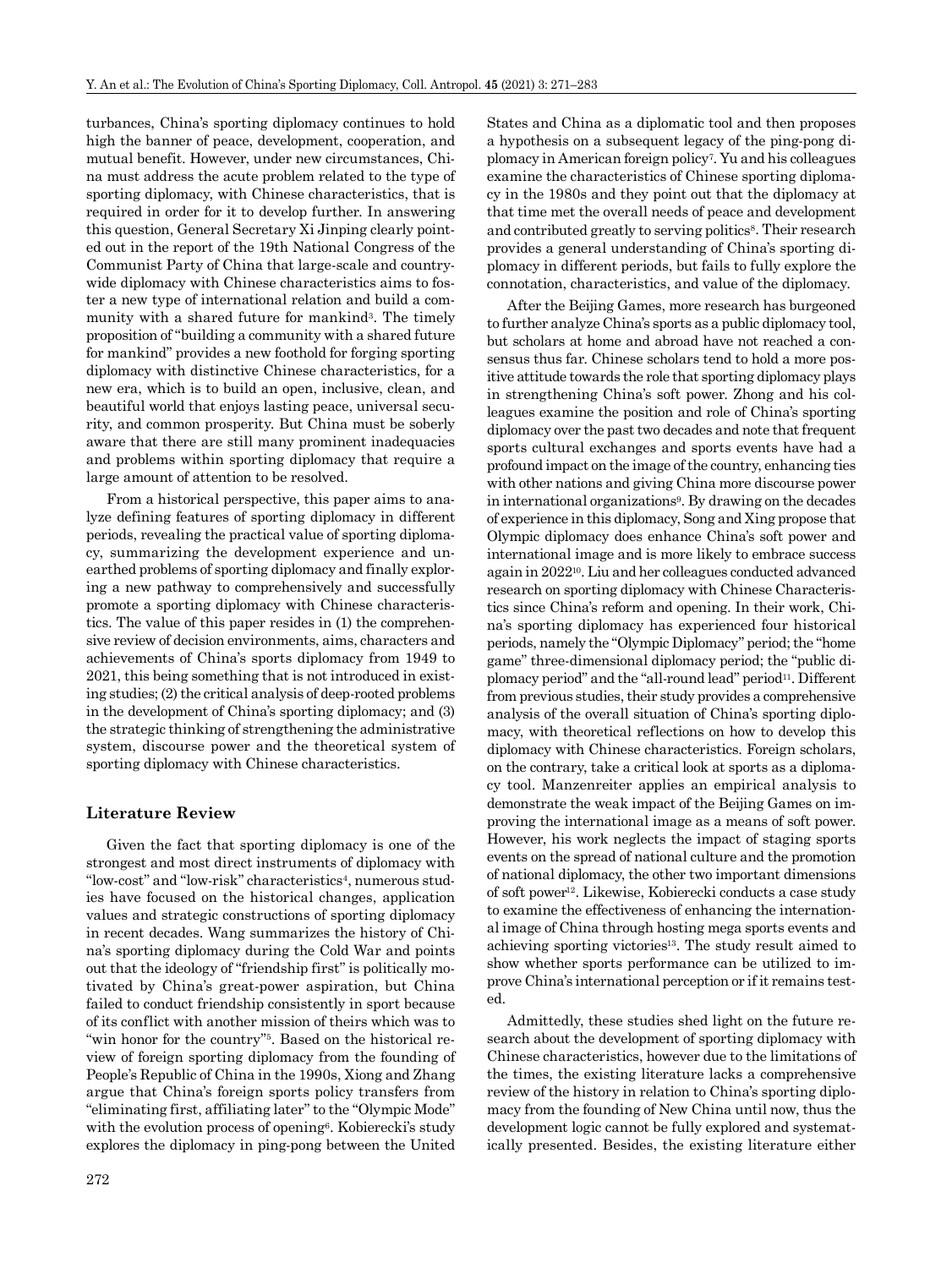emphasizes the role of sporting diplomacy as a political tool in enhancing national soft power or criticizes China's sports as a whole, but little research covers both the gains and losses throughout the course of the diplomacy, and there is minimal research that integrates historical experience with a development strategy in the new era. This paper aims to fill this research gap through literature research and comprehensive analysis.

## **The Origins and Evolutions of China's Sporting Diplomacy**

Historical institutionalism argues that the evolution of policy systems includes not only a relatively long historical process, but also changes brought in by certain historical nodes in a short period of time, namely critical junctures<sup>14</sup>. According to Harding, the periodization of China's sporting diplomacy since the founding of New China is based on the degree of China's involvement in world affairs, the status of alliances between China and the two superpowers, and China's goals in international affairs15. Combining historical institutionalism with Harding's theory, the history of New China's diplomacy in sport can be divided into 6 stages.

### *Drawing on the experience of the Soviet Union (1949– 1957)*

In the first few years of the establishment of the PRC, the new government had several formidable rebuilding tasks; at the same time, the confrontation between capitalism led by the United States, and socialism led by the Soviet Union, made the international situation extremely complicated. In order to consolidate the new regime and foster a strong international environment, Chairman Mao put forward the "leaning to one side" diplomatic strategy for the purpose of enhancing friendship with the socialism camp and the Third World Countries in Asia, Africa and Latin America 16.

Guided by the "leaning to one side" strategy, the primary goal of China's diplomacy in sport was to comprehensively inspect and learn from the Soviet Union. In August 1950, the Preparatory Committee of the All-China Sports Federation appointed Xu Yingchao as its leader and organized the first 13-member sporting delegation to the Soviet Union. After the poor performance of the Chinese delegation at the 15th Olympic Games held in Helsinki, Xu's team visited the Soviet Union again and not only conducted a more in-depth inspection of the Soviet sports facilities, but also its level of competitive sports and sporting administration. Inspired by the Soviet model, the National Sports Commission in 1954 promulgated the Sports System for Preparatory Work and National Defense (referred to as Lao wei zhi), which marked the construction of a top-down sports management system in New China.

Another distinctive feature of China's sporting diplomacy in this stage was using competitive sports as a bridge to promote exchanges with socialist countries. Despite the failure of no medals in the Helsinki Olympic Games, China actively participated in various international sporting events for the expansion of their presence in the international space. In August 1953, the Chinese sporting delegation participated in the 4th International Youth Friendship Games in Bucharest and won the first gold medal in swimming. In the 12th World University Games in 1954, the Chinese sporting delegation achieved outstanding results; In the Sino-Soviet weightlifting friendly match in 1956, Chinese athlete Chen Jingkai broke the world record, triggering the first climax of China's competitive sports. In addition, to resume the lawful seat in the United Nations and participate in more international sporting events and international sporting affairs, China joined 15 international sporting organizations (Table 1), paving the way for wider international sports exchanges.

#### **TABLE 1**

CHINA'S PARTICIPATION IN INTERNATIONAL SPORTING ORGANIZATIONS (1949–1957)

| Entry Year | International Sporting Organization                                                                                                                                                                                                                 |
|------------|-----------------------------------------------------------------------------------------------------------------------------------------------------------------------------------------------------------------------------------------------------|
| 1952       | Fédération Internationale de Natation (FINA),<br>Fédération Internationale de Basketball (FIBA),<br>Fédération Internationale de Football Association<br>(FIFA), Asian Table Tennis Union (ATTU),<br>Fédération Internationale de Volleyball (FIVB) |
| 1953       | International Table Tennis Federation (ITTF),<br>International Tennis Federation (ITF),<br>International Federation of Associated Wrestling<br>Styles (FILA)                                                                                        |
| 1954       | FIVB, Union Cycliste Internationale (UCI),<br>FILA, International Amateur Athletic Federation<br>(IAAF), International Shooting Union (UIT)                                                                                                         |
| 1955       | International Weightlifting Federation (IWF)                                                                                                                                                                                                        |
| 1956       | Fédération Internationale de Gymnastique (FIG)                                                                                                                                                                                                      |

#### *Breaking the international sports blockade (1958–1965)*

From 1958 to 1965, China's diplomacy in sport went through unprecedented difficulties and nearly collapsed due a great deal of turbulence that occurred both in China and enterally to China. Domestically, the 'political upheavals', also known as 'the Great Leap Forward', resulted in the unrealistic pursuit of sporting development<sup>17</sup>. When it comes to the international situation, the suspension of economic assistance from the Soviet Union and the deterioration in Sino-US relations brought about tremendous pressure on China's diplomacy in sport. Consequently, China broke off its ties with the International Olympic Committee (ICO) and eight other international individual sporting organizations in 1958. Given the situation, the Party Central Committee made a decisive readjustment, putting forward "anti-imperialist and anti-revisionism" as China's diplomatic strategy during this period 18.

The strategic goal of China's sporting diplomacy in this stage was to strengthen the international sporting struggle and improve China's international standing. In pursu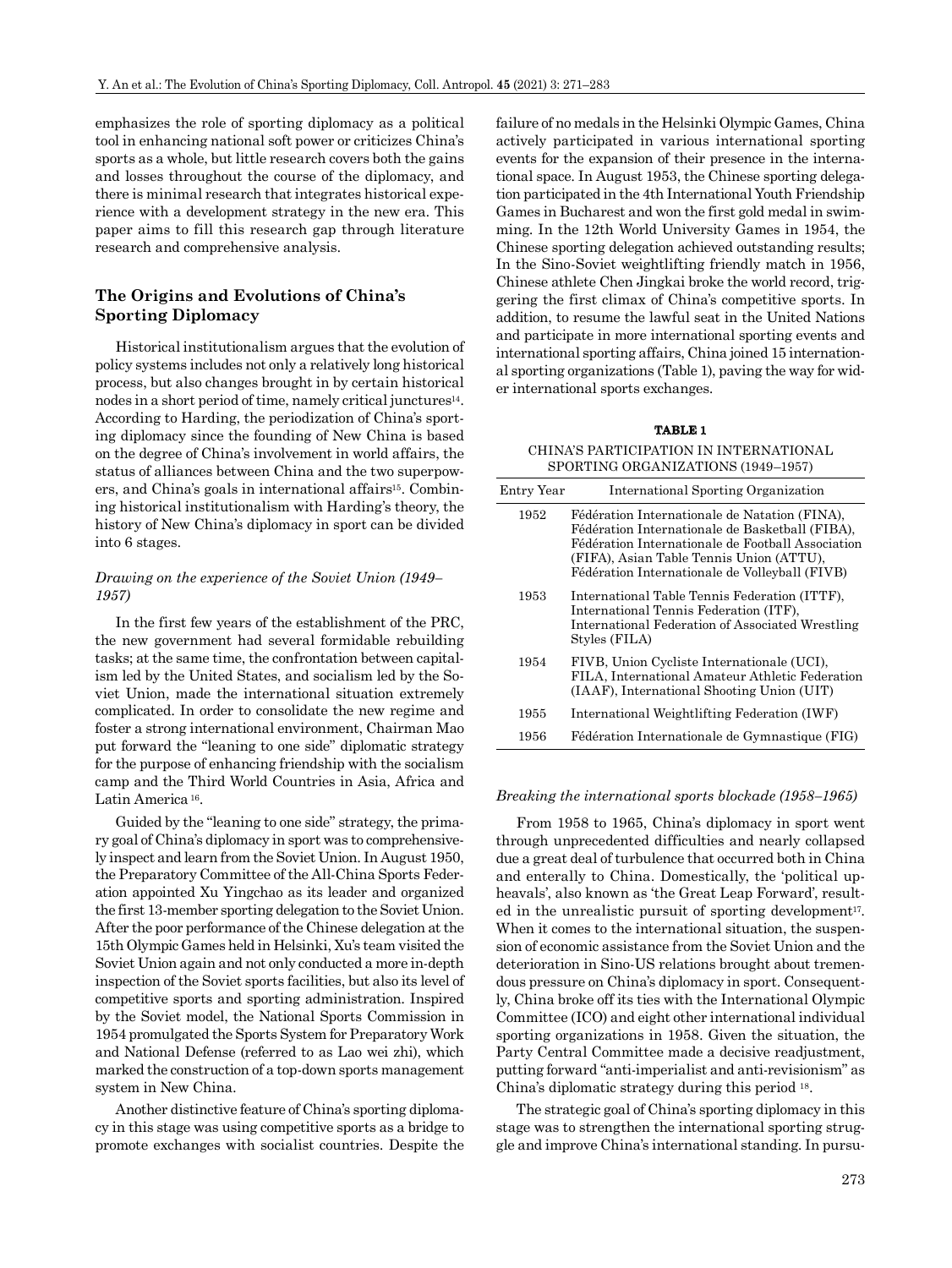ing this goal, the Party Central Committee proposed a "adjust, consolidate, enrich, and improve" policy (referred to as the eight-character policy) to readjust the scale of sports development<sup>19</sup>. Despite China's withdrawal of many international sporting organizations, they made a great effort to reconsolidate sporting diplomacy through table tennis. At the 26th World Table Tennis Championships held in April 1961, the Chinese team won 3 world championships, largely improved China's international status and successfully broke the international sports blockade. Since 1961, the whole country upheld the spirit of the "eight-character policy" and gradually formed a competition system suitable for the basic dimension of Chinese context. In January 1964, the Central Committee approved the State Sports Commission's request to hold the 2nd National Games. During these games, Chinese performance on track and field, shooting, archery, and weightlifting improved significantly, which marked a milestone for both Chinese sports and Chinese sporting diplomacy to return to the world stage.

Strengthening sporting exchanges with the first and second intermediate zone countries while reducing sporting exchanges with the Soviet Union were two implementation paths of China's diplomacy at this stage. In January 1964, Chairman Mao clearly instructed the strengthening of contacts with the first intermediate zone, namely Asia, Africa, and Latin America, and the second intermediate zone, namely Europe, North America, Canada, and Oceania. Undoubtedly, sporting diplomacy must be in line with China's diplomatic strategy. Since 1960, China had conducted extensive exchanges of sporting delegations with India, Yugoslavia, Bulgaria, Pakistan, Cambodia, Japan, the United Kingdom and France (Figure 1). By contrast, affected by the "anti-imperialist and anti-revision" strategy, the number of sporting exchanges between China and the Soviet Union significantly decreased. It is worth mentioning that China, excluded from the Olympic Games and Asian Games owing to a Taiwan issue, enthusiastically helped Indonesia host the first games of the New Emerging Forces in 1963 as an effective means to break political isolation and demonstrate their Olympic Spirit to the world.

#### *The Ping-pong diplomacy (1966–1977)*

The Cultural Revolution (1966–1976), as described by Lu (2016), was one of the most tumultuous political movements to have taken place in modern Chinese history. In the first phase of the Cultural Revolution (1966–1972), the entire sports industry in China reached rock bottom and so did their sporting diplomacy. The formal sporting diplomacy between China and socialist-friendly countries was interrupted within the first two years. There were only small-scale sporting exchanges carried out with a handful of countries such as Vietnam, Congo and Albania21. Only when the success of the ping-pong diplomacy emerged in 1971, the sports diplomacy in China was able to be revitalized and experience development.

The fundamental goal of the ping-pong diplomacy was to quickly improve Sino-US relations as well as promote the normalization of Sino-Japanese diplomatic relations. The context of China's foreign relations had greatly changed due to the Zhenbao Island incident that occurred between China and the Soviet Union in 1969. Since then, the tension both between Sino-US and Sino-Japanese relations has, to some extent, eased. Under these circumstances, the Party Central Committee decisively ceased international sporting competitions and sent a Chinese team to participate in the 31st World Table Tennis Championships held in Japan in March 1971. As the competition was carried out entirely for the needs of international political struggle, Chairman Mao formulated the policy of "friendship first, competition second", as a clear manifestation of political character in sporting diplomacy. On the last day of the competition, China invited the US table tennis delegation to visit China, breaking a decades-long rift between the two countries. The success of the pingpong diplomacy was a turning point in the course of China's sporting diplomacy through which China normalized its relations with the United States. In fact, with the normalization of Sino-US relations and the restoration of legal seats in the United Nations, other countries, such as Australia, Canada, Japan, Singapore, began to establish diplomatic relations with China. Subsequently, the number of international sporting exchanges China became involved with increased significantly (Figure 2). Besides,



*Fig. 1. The number of countries and regions that conducted sporting exchanges with China (1958-1965). Designed by Y. An after Wu20.* 



*Fig. 2. The number of countries and regions that conducted sporting exchanges with China (1966-1977). Designed by Y. An after Wu20.*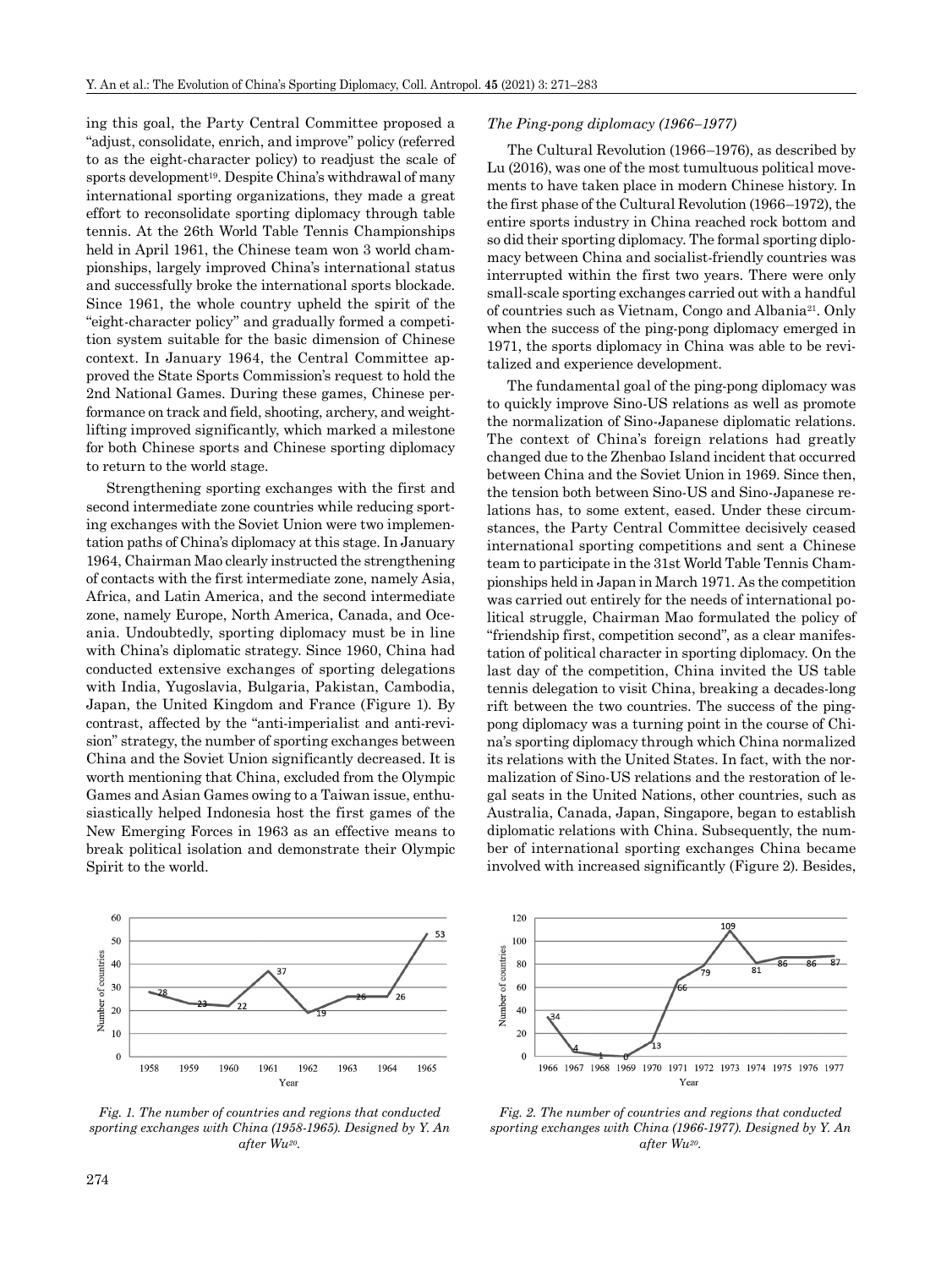China successfully held a series of international friendly invitational tournaments, some of these being the Asian Table Tennis Championships in 1972, the International Swimming and Diving Invitational Tournament in 1975 and the Beijing International Football Invitational Tournament in 1977, through which China improved its international sporting status and made truly remarkable progress in their sporting diplomacy.

Sports foreign aid to third world countries was the main implementation path of China's sporting diplomacy during this period. It served as a form of foreign aid in light of China's "one line, one large area" diplomatic strategy, which was to unite all the forces that could be united in third world countries during the 1970s. China, as a benefactor, sent numerous sporting delegations and coaches to Asian, African and Latin American countries and regions in successive years to help train local athletes, providing free sporting facilities in spite of their own economic difficulties and helping countries such as Syria, Ethiopia, Mexico and Cyprus with sporting aid. Historical experience shows that foreign sporting aid has played an indispensable role in s sporting diplomacy. Through tireless efforts, 92 countries and regions established diplomatic sporting relations with China by the end of  $1970s^{22}$ . The diplomatic nature of China's foreign sporting aid lies in the fact that many Chinese athletes and coaches sent to third world countries eventually went to developed countries like the United States, thus failed to maintain commitment to helping these third world countries.

#### *The Olympic model diplomacy (1978–1989)*

From the late 1970s to the early 1980s, as the confrontation between the two major camps of the United States and the Soviet Union mitigated, the international political situation became more diversified. In December 1978, the Third Plenary Session of the 11th Central Committee held in Beijing marked the beginning of China's reform and opening. The meeting developed a series of major decisions regarding socialist modernization. Sporting diplomacy, in accordance with the Party's requirements for modernization in the new era, ushered in a period of strategic opportunities, forming a new pattern of opening.

Full participation in international sporting organizations by establishing an "Olympic Model" was the foremost strategic objective of China's diplomacy of sport in this period. Since the founding of the PRC, the issue of "One China" triggered great trouble in China's involvement in international sporting competitions and sporting organizations. Guided by the policy of "One Country, Two Systems", the National Sports Commission pioneered the "Olympic Model", which meant athletes from Chinese mainland and Hong Kong, Macau and Taiwan had opportunities to participate in the Olympic Games. On November 26, 1979, the IOC headquarters in Lausanne, Switzerland officially announced the approval of the Chinese Olympic Committee and to this day the Taiwan region of China retains the Olympic Committee membership under the name of "Chinese Taipei" with the changing of the flag, emblem, and song. In the 23rd Summer Olympics in Los Angeles, China placed fourth in the gold medal table and gained international prestige and approval. While emerging in the Olympics, China actively joined international sporting organizations such as the International Association of Athletics Federation, the International Football Federation, and the International Swimming Federation so that China's international status and influence could be further improved. By 1989, China was a legitimate member of 74 international sporting organizations and 38 Asian sporting organizations<sup>23</sup>. In brief, the success of the "Olympic Model", another major breakthrough in China's sporting diplomacy after the ping-pong diplomacy, not only highlighted the characteristics of sports as a "pioneer" of the national diplomacy, but also a milestone transition in sporting diplomatic strategic thinking from "revolutionary diplomacy" to "pragmatic diplomacy".

Enhancing exchanges with Canada, Australia, New Zealand, and other European countries was a concrete implementation path of China's sporting diplomacy strategy at this stage. After the Third Plenary Session of the Eleventh Central Committee, China abandoned its previous "one line, a large area" diplomatic policy and turned to an "independent, non-aligned" foreign policy, so that it carried out the most frequent sporting exchanges with western developed countries and regions since the founding of the PRC. Some examples of the sporting exchanges China had with other countries were the Chinese sports delegation visiting Germany in 1982; the Chinese women's basketball team visiting the Netherlands in 1983; the Chinese women's football team going abroad for the first time in 1986 to visit the Italian women's football team; and the Chinese sports delegation signing a sports exchange and cooperation agreement with the Spanish sports delegation in 1987. Under the strategic framework of "peace and development" and "North-South cooperation", China's sporting exchanges with foreign countries have made significant breakthroughs. Evidently, these exchanges, as an essential ingredient of the country's foreign affair activities, are highly political and must adhere to the Party's foreign policies and the national diplomatic strategy.

#### *The multifaceted home games diplomacy (1990–2011)*

In the 1990s, the drastic changes that took place in Eastern Europe, together with the disintegration of the Soviet Union, signaled a major adjustment in the world political pattern. As the Cold War between the United States and the Soviet Union came to an end, the United States became very powerful, facing a new ideological confrontation with an increasingly powerful China. On the other hand, with the growing impact of economic globalization, China adhered to the fundamental national policy of opening and pursued development with its doors wide open. During this stage, China's sporting diplomacy had undergone fundamental changes, one of which was actively hosting international sporting events to promote international exchanges.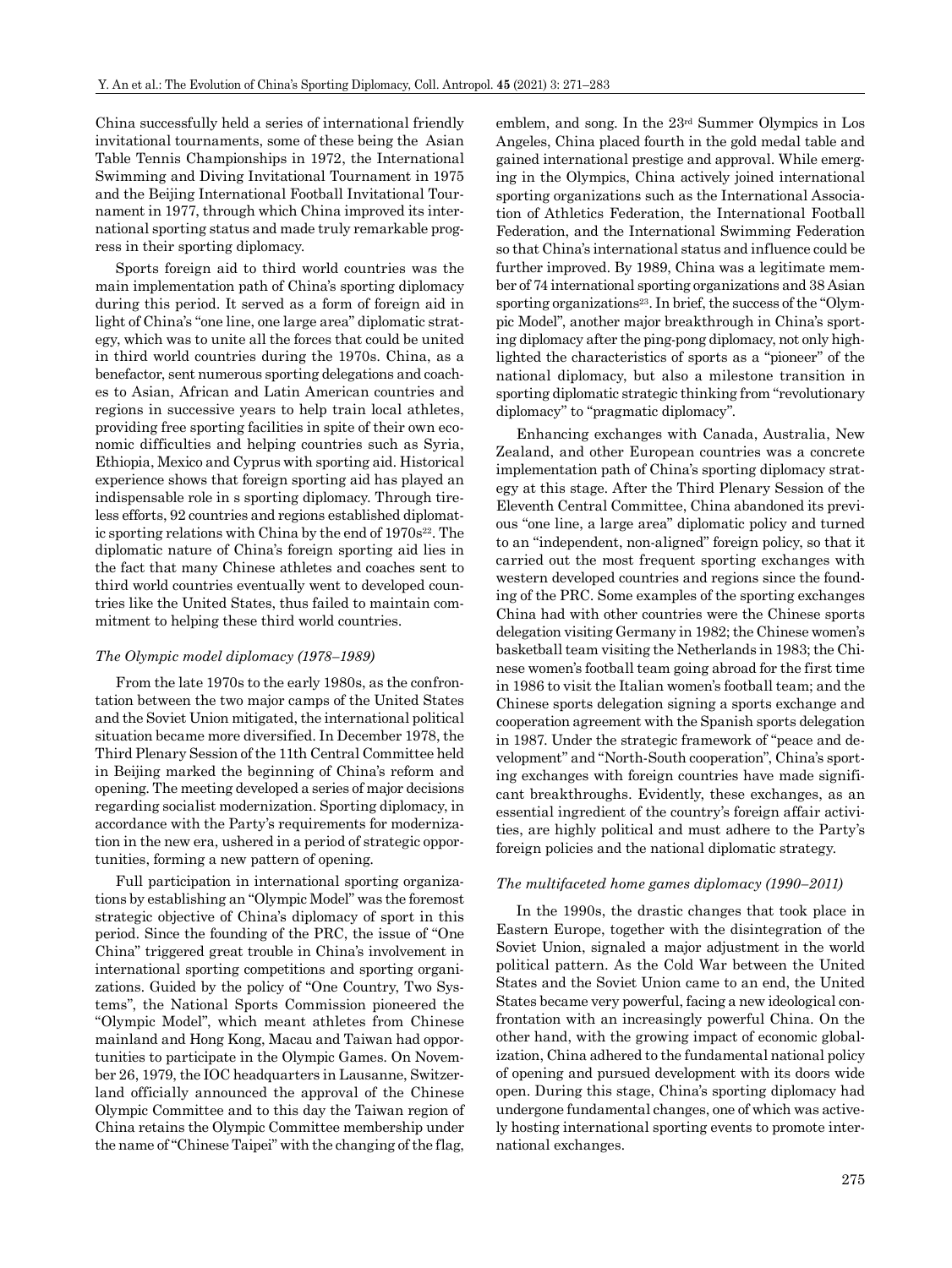

*sports exchanges with China (1990-1997) . Designed by Y. An after Wu20.*

In 1990, China became the host of the 11th Asian Games and achieved outstanding results by winning 183 gold medals. The significance of the Beijing Asian Games lies in three aspects, firstly, it effectively eliminated the negative impact of Chinese political turmoil and enriched China's international image. Through the platform of the Beijing Asian Games, China was able to resume its diplomatic relations with Indonesia and Vietnam, established diplomatic relations with Israel, Saudi Arabia, South Korea, Singapore, as well as many other countries. The number of countries and regions that conducted sporting exchanges with China also reached a peak (Figure 3). Secondly, the Beijing Asian Games not only demonstrated China's sporting power to the world, but it also showed China's prominent achievements in terms of politics, economy, science, and technology since it's reform and opening, meaning China's international image and prestige rose further. Since then, China's sporting diplomacy officially entered into a new stage known as the "multifaceted home games model". Lastly, the Beijing Asian Games paved the way for the successful biding of the 2008 Beijing Olympic Games. Based on the precious experience gained from holding the Beijing Asian Games, the National Sports Commission promulgated *the Outline of the Olympic Glory Program* in 1995, which proposed that China should undertake sporting missions related to hosting international sporting events and increasing the exchange of international sporting talents, making China's competitive sport embrace modernization and the world<sup>24</sup>. To accomplish this mission, China actively hosted the 2001 World University Games, the 2007 Asian Winter Games and the world-famous 2008 Olympic Games. (Figure 3)

After Beijing's successful bid for the 29th Summer Olympic Games on July 13, 2001, sport in China as well as internationally became closely connected, thus the international sporting diplomacy in China expanded unprecedentedly. If the Beijing Asian Games is a classic model of the "multifaceted home games" sporting diplomacy, the Beijing Olympic Games is definitely an upgraded version. This being shown through there being more than 140 foreign heads of state and 204 National Olympic Committees that attended the Games, making Olympic history25. Moreover, the Beijing Olympics became regarded as an important practice activity of the national diplomatic strategy and a platform for world civilization exchanges as well as accurately grasping internal and international imperatives from the government to the people. This being in terms of both economics and politics, from sports performance to national image and thoroughly demonstrated China's Olympic spirit of "mutual understanding, friendship, peace and fair competition" to the world. Since the Beijing Olympics, China plays a more active role in increasing its representation and strengthened its voice in international sporting affairs by sending 2,547 Chinese coaches in the field of table tennis, gymnastics, diving, badminton, and martial arts to 123 countries and regions around the world26. The Games also exert a far-reaching effect on the sports industry in that China's sporting products and services became more diversified with the formation of sports-related interest in communities including international organizations, enterprises, societies, and media. In line with this trend, China's sporting diplomacy attaches more emphasis on "cooperation and win-win" to pursue a mutually beneficial strategy of opening based on peaceful development in the new era. Thereafter, the function of sporting diplomacy at a political level gradually weakened while its function through culture and national soft power significantly strengthened.

#### *Panoramic heads of state sporting diplomacy (2012– present)*

Since the 18th National Congress of the Communist Party in China in 2012, China has made sweeping efforts in the pursuit of major countrywide diplomacy with Chinese characteristics, thus advancing China's diplomatic agenda in a comprehensive, multilevel, and multifaceted approach and therefore created a favorable external environment for China's development of sporting diplomacy. The 19th National Congress of the Communist Party in China in 2017 officially announced that socialism with Chinese characteristics has crossed the threshold into a new era, which is a new historic juncture in China's sporting diplomacy. The report delivered on the 19th National Congress makes it clear that major countrywide diplomacy with Chinese characteristics aims to foster a new type of international relations and build a community with a shared future for mankind, to build an open, inclusive, clean, and beautiful world that enjoys lasting peace, universal security, and common prosperity. Sporting diplomacy, as an essential component of national diplomacy and an important manifestation of national soft power, must deepen its reform on concepts and forms drawn on the historical experience and traditional Chinese culture, making a sustained effort to tackle tough issues head-on.

One of the most distinctive features of major countrywide sporting diplomacy with Chinese characteristics is the creation of the "Panoramic Heads of State" sporting diplomacy. In February 2014, Chinese President Xi took the opportunity for China to participate in the Sochi Winter Olympics in Russia to deepen the comprehensive strategic partnership between China and Russia. At the same time, he met more than 40 heads of state from the Czech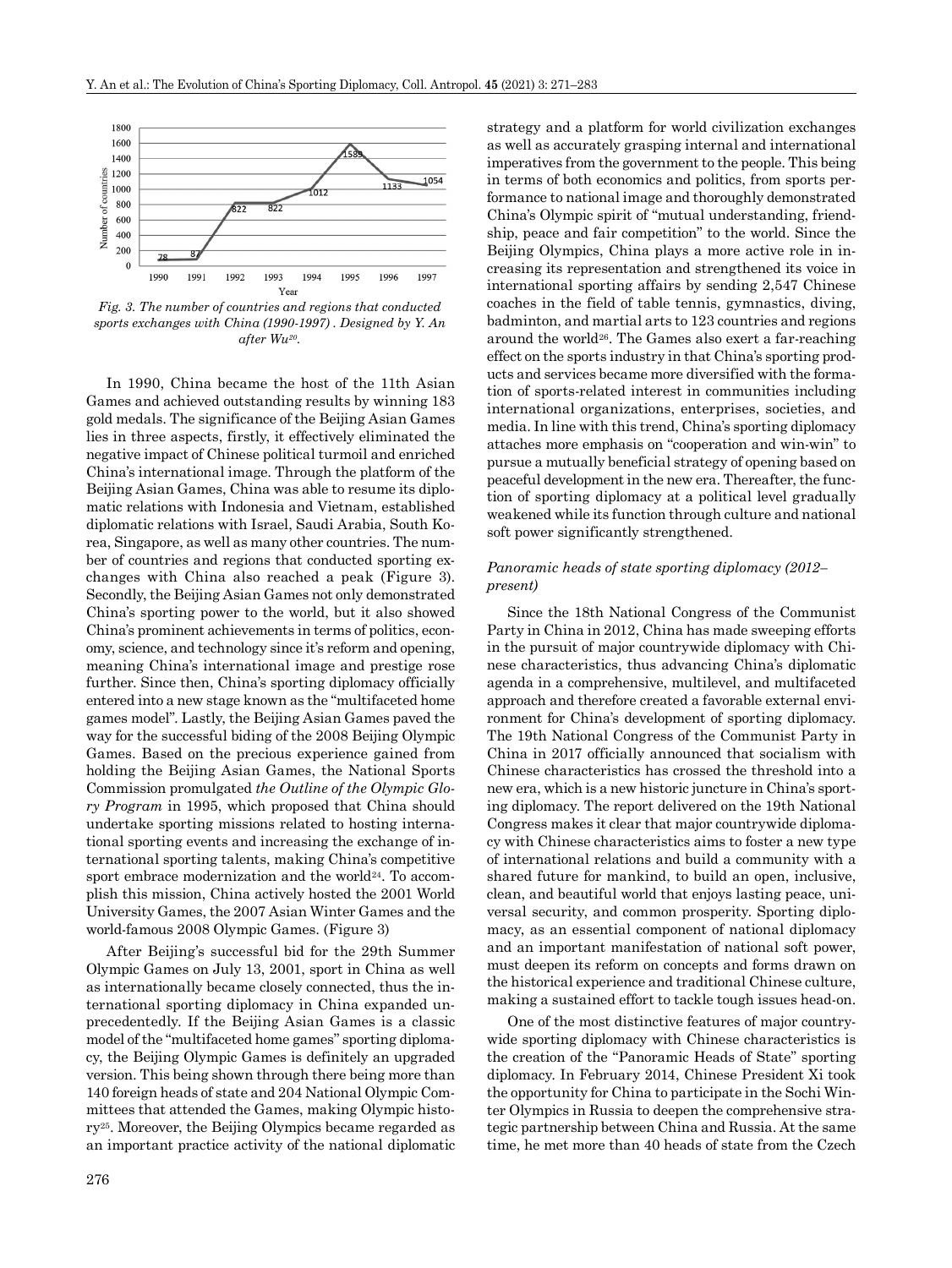Republic, Greece, and Afghanistan as well as heads of international sporting organizations. It was the first time that China combined attending international sporting events with foreign heads of state and their diplomacy, creating a precedent of panoramic heads of state within sporting diplomacy. Since then, sporting activities have regularly appeared in the arrangement of diplomatic activities, no matter whether it was with developed or developing countries. In October 2015, President Xi visited the Manchester City Football Academy with the former British Prime Minister David Cameron during his visit to the UK and said that China should actively learn from the training experience and methods of British football. In July 2017, President Xi and German Chancellor Merkel watched the Sino-German youth football friendly match; in June 2018, President Xi and Russian President Putin watched the Sino-Russian youth ice hockey friendly match; and in August 2019, President Xi and the President of the Philippines Duterte attended the opening ceremony of FIBA Basketball. By carrying out a series of head of state sporting attendances, China presents a peaceful, friendly, open, and confident image to the world, and enhances its diplomatic soft power.

Besides the model of panoramic heads of state, a new form of international sports industry cooperation was forged. As discussed above, China's sporting diplomacy in the post-Olympics era, featuring win-win cooperation, gives a higher priority to expanding the field of sporting exchanges and cooperation ranging from sporting competition, the sports industry, sporting culture, to scientific research in sport and sporting education, and working jointly for common prosperity and development. Taking the opportunity of the 2022 Beijing Winter Olympics and Paralympics, China has signed winter sports cooperation agreements with Finland, Norway, and Switzerland to address its shortage of snow facilities and coaches, helping them access Chinese ice and snow sports markets in return27. In 2018, sports became a key cooperative project of the Shanghai Cooperation Organization, the BRICS countries (namely Brazil, Russia, India, China, and South Africa) and the Forum on the China-Africa Cooperation. On the "17+1" cooperation platform, China initiated a beneficiary in the form of cooperation in ice and snow resources with Slovenia and ice and snow coach training with the Czech Republic. In brief, China's sporting diplomacy in the new era is full of vitality and creativity in promoting sporting cooperation with other countries so that it can join in endeavors to build a sports industry community.

Lastly, a new platform of sporting cultural exchange was built under the "Belt and Road" Initiative. Culture is a crucial component of national soft power as it helps to assimilate the ideas and ways of thinking of other cultures<sup>28</sup>. In the new era, sporting diplomacy acts as a bridge linking China with countries along the "Belt and Road" and strengthens sporting exchanges and beneficiary cooperation with Saudi Arabia, Egypt, and Iran. The Beijing Summit of the Forum on the China-Africa Cooperation held in 2018 clearly pointed out that the development of sports exchanges and cooperation with African countries will further remove the cultural barriers between the Chinese and African people and hence create a China-Africa community with a shared future for cultural prosperity. In April 2019, sports and cultural exchanges officially became an important field of the "17+1" strategic cooperation between China, Central Europe, and Eastern European countries. In doing so, China's capacity for engaging in international sporting communication and telling Chinese stories will be largely improved and enhance its cultural soft power. Without a doubt, strengthening the people-to-people and cultural sporting exchanges with other countries through the "Belt and Road" Initiative is of great significance to China's sporting diplomacy in the future.

## **The Historical Experience of China's Sporting Diplomacy**

In retrospect, China's sporting diplomacy had achieved fruitful results in expressing political positions, establishing international image, promoting intergovernmental cooperation, disseminating traditional culture, and enhancing friendship with the people of other countries over the past 70 years. The development course of China's sporting diplomacy encapsulates the practical experience and collective wisdom of the party and the people. It is necessary, therefore, to summarize the valuable experience accumulated from diplomatic practice.

## *Committed to the country's diplomatic strategy and national interests*

In alignment with the central party's diplomacy and resolutely serving national interests is the most outstanding feature of China's sporting diplomacy. National interests, described by Couloumbis and Wolfe29, stem from the fundamental principle of a nation's sovereignty. For any sovereign country, it must ensure its sovereignty, homeland security and developmental interests when formulating diplomatic strategy. As for China, the core interests are changing with the times, thus the strategic goals and implementation path of sporting diplomacy are also differing in accordance with the change of national core interests. In the stage of "drawing on the experience of the Soviet Union", as consolidating the new regime was a top priority of the Party, Chinese sports adopted a diplomatic strategy that completely leaned towards the socialist camp, increasing sporting exchanges with socialist countries. In the stage of "breaking the international sports blockade", China's core interest was to safeguard its sovereignty and territorial integrity. Closely followed the party's leadership, sporting diplomacy reduced exchanges with the Soviet Union while strengthening relationships with the first and second intermediate zone countries. However, the mistaken judgment of national interest during the Cultural Revolution led to the serious deviation in the development of sporting diplomacy, which can be seen as a counterexample of the organic unity of the party's political leader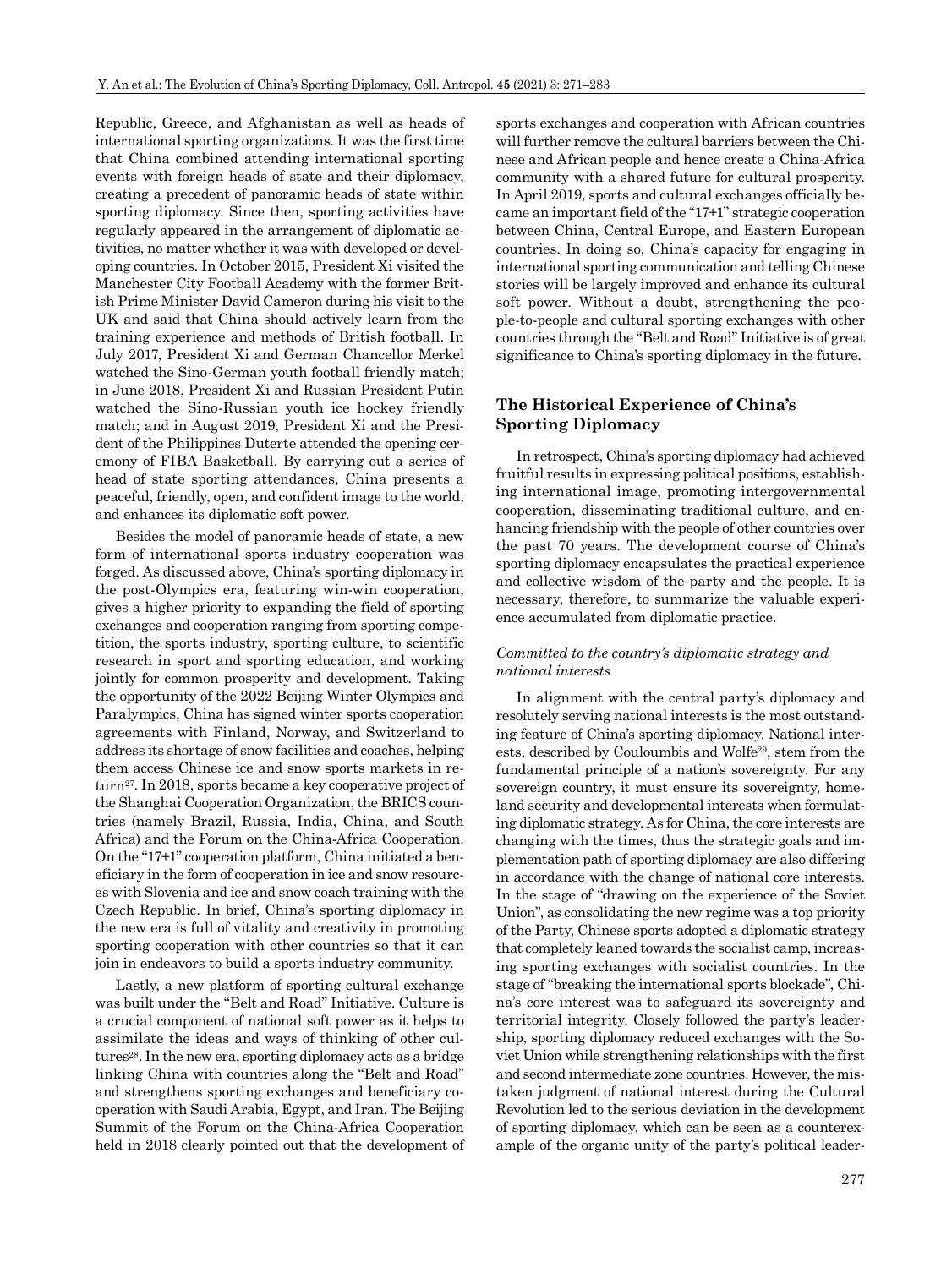ship. After that, with the smooth progress in implementing the "ping-pong diplomacy", China's sporting diplomacy was back on the right track, increasing investment in foreign sporting aid and actively participating in mega sporting events in line with the national core interests of both development and security. After adopting the policy of reform and opening, the party laid out the strategic goal for achieving socialist modernization in China. In line with the principle of "one country, two systems," China's sporting diplomacy made fresh progress in the "Olympic Model" and focused on hosting the multifaceted home games for the purpose of economic construction and socialist modernization. At present, with an entirely new posture in the East, China champions the development of a community with a shared future for mankind as major countrywide diplomacy with Chinese characteristics. Sporting diplomacy with Chinese characteristics, as a response, engages in carrying out extensive Fitness-for-All programs, promoting a new form of international cooperation in the sporting industry, strengthening people-to-people and cultural sporting exchanges with other countries, making smooth preparations for the 2022 Beijing Winter Olympics and Paralympics, and speeding up efforts to build China into a country which is strong in sport.

#### *Committed to the Chinese path of sporting diplomacy*

In the early days of the founding of New China, the value of sporting diplomacy was not fully displayed owing to the lack of its own characteristics as well as the poor Chinese context on all fronts. Even so, sporting diplomacy had the courage to break new ground by helping host the first games of the New Emerging Forces, devoting tireless endeavors to serve the national interests at that time. Since the reform and opening began, the party made a clarion call to take a path of their own and build socialism with Chinese characteristics. Sporting diplomacy, from the "ping-pong" diplomacy to the "Olympic model" diplomacy, and from the "multifaceted home games" diplomacy to the "panoramic heads of state" diplomacy, worked hard to explore a new path with distinctive Chinese characteristics. China's sporting diplomacy at each stage cannot be simply replicated in that it is the logical outcome of the evolution of history, theory, and practice. In other words, sporting diplomacy with Chinese characteristics is a diplomacy that cannot be mechanically copied or judged without regard for its history, its social and political context, and its cultural traditions. Since the 18th National Congress of the Chinese Communist Party, confronted with severe changes both internal and external to China, responded to the demands of overall diplomacy, sporting diplomacy, under the leadership of the Communist Party of China has leaped ahead to catch up with the times and creates distinctive Chinese characteristics in the promotion of building a community with a shared future for mankind, offering Chinese wisdom and a Chinese approach to addressing the problems facing mankind. From this perspective, only if China keeps to the Chinese path of building major countrywide diplomacy with Chinese characteristics, can their sporting diplomacy make further progress in its international influence ability to inspire and power to shape.

#### *Committed to the core values of the Chinese nation*

It is well-known that peace and security are two prerequisites for the development of human society. The development of the Chinese nation, which since modern times began, had been through the darkness of domestic turmoil and foreign aggression as well as the desperation of war and poverty. Through years of arduous and painful struggles, the Chinese people, once ravaged by three mountains of imperialism, feudalism, and bureaucratic capitalism, has realized their liberation, independence, and stability under the unified leadership of the Communist Party of China. Due to this, when it was founded, China's sporting diplomacy remained firm in its commitment to upholding and pursuing an independent foreign policy of peace. In the 1970s, guided by the principle of the "ping-pong" diplomacy, Chinese sports began to go global. The sports ideology of "friendship first, competition second" is a crystallization of the core values of the Chinese spirit30. Since their reform and opening, China's sporting diplomacy has integrated its development with international sports and continued to break new ground in politics, economy, and culture in the context of peace and development. From the creation of the "Olympic Model" to the boycott of the 1980 Moscow games, China's sporting diplomacy upholds its fundamental foreign policy goal of preserving world peace and promoting common development. Through years of tireless work, the process of using sports as a way of maintaining peace has evolved to an ideological movement of "sport for development and peace" in the 21st century<sup>31</sup>. As China is moving closer to the center stage and making steady progress toward the brilliant prospects of rejuvenation, sporting diplomacy in the new era puts more emphasis on "cooperation and mutual benefits" with other countries based on the Five Principles of Peaceful Coexistence, forging a new form of international sporting relations featuring mutual respect, fairness, justice and win-win cooperation. By launching the panoramic heads of state diplomatic sporting activities, carrying out sports' cultural exchanges along the "Belt and Road", and deepening sports strategic cooperation with countries strong in winter sports, China has made allround efforts in the pursuit of major countrywide diplomacy with Chinese characteristics and has made great contributions to global peace and development. All in all, no matter how complicated the international environment is, "peace and development" remain as core values of the Chinese nation and the call of our times. Major countrywide sporting diplomacy with Chinese characteristics can be realized only by staying on the path of peaceful development.

## **Emerging Issues and Discussions on China's Sporting Diplomacy**

Notwithstanding the criticism of the communist system, the high efficiency of unified leadership and a prob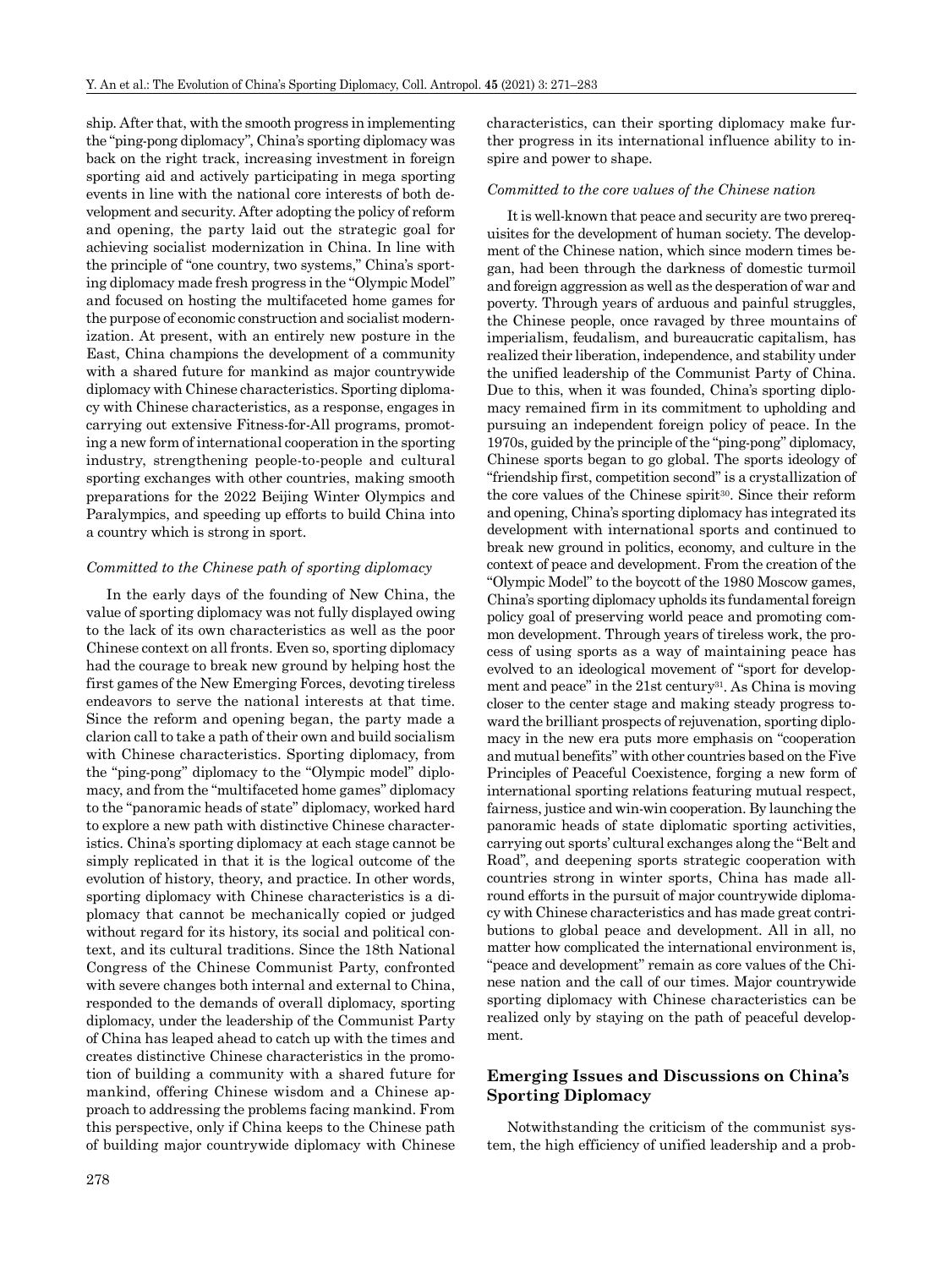lem-oriented approach had built China into country that had a major impact through their sporting achievements. However, standing at the new historic juncture of building a country strong in sport, there are some acute problems that have not been addressed. Therefore, it is imperative to pinpoint these problems, face them head on to finally get to the root of the problem.

#### *Weakness in the ability to inspire and power to shape*

China's international sporting influence has risen to a new level since the successful hosting of the 2008 Olympic Games, but as a major sporting country, China's abilities to inspire and power to shape are not where they should be. Outside of China, due to the deep-rooted prejudice over China's political system, China's sporting diplomacy is often misunderstood and even distorted by some western coverage on purpose. For example, the successful bid for the 2020 Beijing Winter Olympics and Paralympics is misjudged as an exposure of "Chinese hegemony"; Chinese athletes, who have performed superbly at the 2021 Tokyo Olympics, are distorted by The New York Times as "the Chinese sports machine"32. When encountering stereotypes and double standards judging Chinese athletes and Chinese sports, the Chinese media's capacity for remaining in the right tone in international sporting communication is generally weak. After all, compared to western media like ESPN, Bleacher Report and Yahoo Sports, China's Games media is "immature" in terms of its internationalization, specialization, and individualization, which leaves them in a passive position still when facing groundless accusations. Apparently, the media coverage's ability to tell China's stories well needs to be stronger.

At home, in contrast to China's great achievements in competitive sports over the past 20 years, the number of individuals working as Chinese diplomatic personnel is far from enough. According to statistics (Table 2), among the 276 Chinese individuals holding positions in international sporting organizations, there are only 8 Chinese officials occupying important positions higher than an IOC Member or Vice-Presidency of the International Sports Association. Moreover, a recent survey indicates that the composition of Chinese sporting diplomats in the light of age, educational level and professional background is not satisfactory (Figures 4–5), let alone there also being only a few international referees from China. The inadequacy of diplomatic sporting personnel is mainly because China neither establishes any special institutions nor an effective mechanism for cultivating diplomatic sporting talents proficient in foreign languages as well as those familiar with the rules of international sporting organizations. As a result, Chinese athletes are often subjected to unfair treatment in mega sporting events, and China's endeavor to uphold international sporting fairness and justice is undermined. Responding to the demands of the day for major countrywide sporting diplomacy with Chinese characteristics, there is an urgent requirement for China to strengthen the system for training world-class diplomatic sporting personnel.

**TABLE 2** CHINESE OFFICIALS IN HIGH-LEVEL POSITIONS IN THE IOC AND INTERNATIONAL SPORTING ORGANIZATIONS

| Entry<br>Year | Gender | Name        | Position                             |
|---------------|--------|-------------|--------------------------------------|
| 2000          | M      | Zaiging YU  | IOC Vice-President (2014-)           |
| 2012          | F      | Lingwei LI  | <b>IOC</b> Member                    |
| 2018          | F      | Hong ZHANG  | <b>IOC</b> Member                    |
| 2012          | М      | Zhihao SHI  | <b>ITTF Executive Vice President</b> |
| 2014          | М      | Yifu WANG   | ISSF Vice President (2018-)          |
| 2019          | F      | Yang YANG   | WADA Vice president                  |
| 2020          | М      | Quanhai LI  | <b>ISF</b> President                 |
| 2021          | F      | Jihong ZHOU | FINA Vice President                  |



*Fig. 4. Age distribution of the Chinese incumbents of international sporting organizations. Designed by Y. An. after Zhong, et al33.*



*Fig. 5. Major distribution of the Chinese incumbents of international sporting organizations. Designed by Y. An. after Zhong, et al33.*

To enhance Chinese sporting ability and to inspire, empower and shape sport in China, it is imperative to strengthen Chinese Sports media's capacity for engaging in international communication to present the world a true and panoramic view of China and enhance its cultural soft power. With the expeditious development of the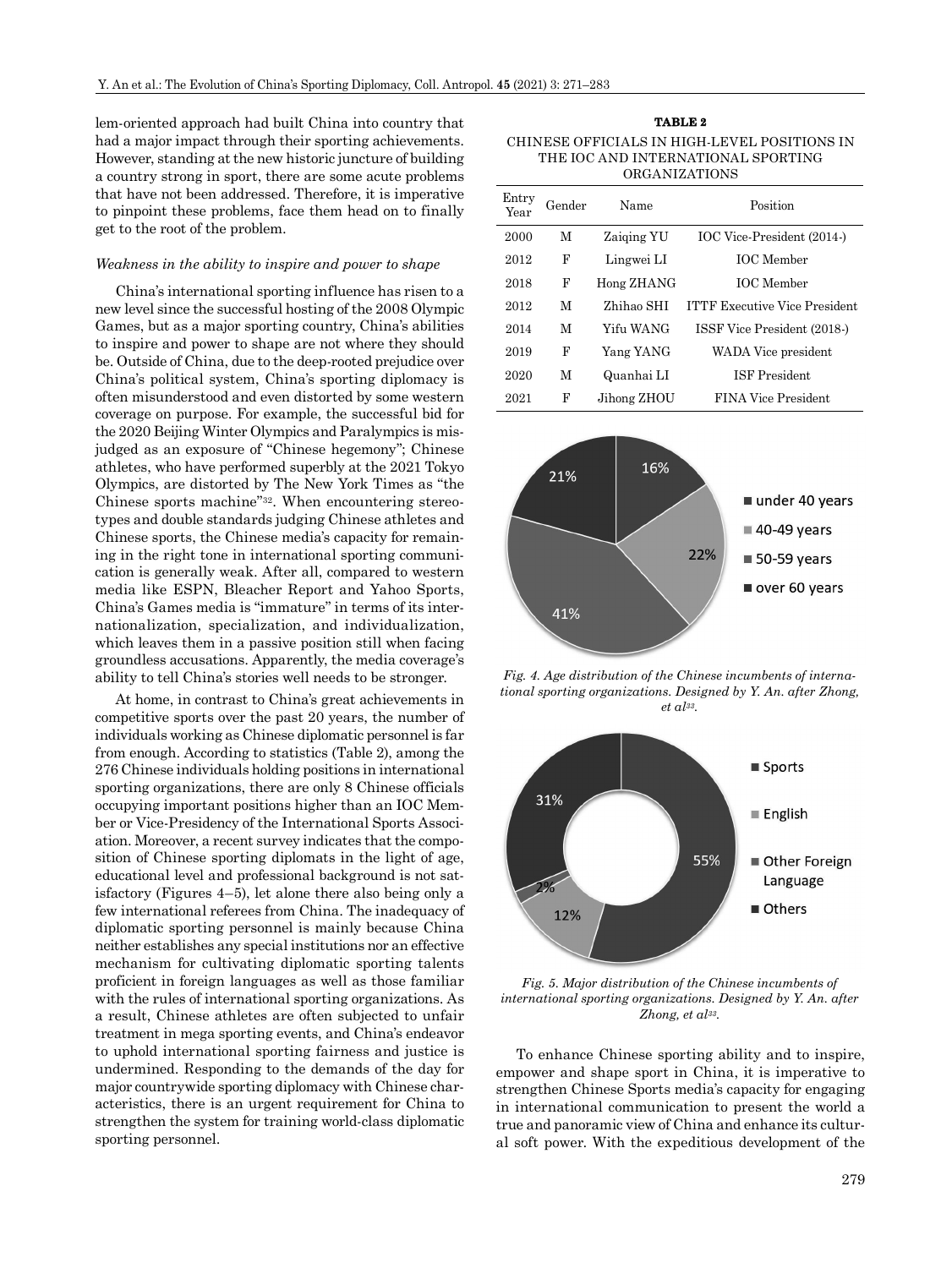internet and big data, online Chinese sports media should actively seek for cooperation with western mainstream sports media, introducing foreign sports while improving means of external communication. Recently, Tencent and ESPN have carried out strategic cooperation to jointly create a more professional sports media platform. Moreover, Chinese foreign affair universities, institutes of physical education and scientific research institutions should spare no efforts to cultivate a large number of compound sporting diplomats who posses outstanding professional quality, excellent foreign language skills and profound knowledge about rules of international sporting organizations. To this end, a long-term mechanism for the cultivation of world-class sporting diplomatic talents needs to be established to increase the number of Chinese officials in high-level positions both in the IOC and international sporting organizations to make China a country strong in sporting talent that can keep contributing Chinese wisdom and strength to global sporting governance.

#### *Weakness in the governments administrative capacity to coordinate and organize*

China's sporting diplomacy, as noted above, is subordinate to the implementation of the overall diplomatic strategy at the national level, at the heart of which is the Party Central Committee. As China's only governing party, the party's centralized and unified leadership ensures China's strong capacity for overall planning in terms of the consideration of internal and international imperatives, the allocation of domestic diplomatic sporting resources and the power structure of international sports when formulating a diplomatic sporting strategy and policy, but the coordination between government institutions in China's sporting diplomacy is inadequate and the mechanisms for implementing s sporting diplomacy are imperfect.

At present, there are four state organs that assume responsibilities for national sports international exchanges (Figure 6). The main function of the Department of Foreign Affairs Management under the Ministry of Foreign Affairs is to draft laws and regulations concerning the management of foreign affairs and review the major foreign affair regulations of local governments. The Department of International Liaison, an executive branch of the General Administration of Sport in China (GAS), accounts for coordinating and managing foreign-related issues in sporting systems and in Hong Kong, Macao and Taiwan; and organizing international sporting exchanges and cooperation with international sporting organizations and countries. The Bureau of International Exchange and Cooperation, established by the Ministry of Culture and Tourism, takes the responsibility of conducting cultural exchanges and cooperation with other governments, as well as non-governmental and international organizations. The Department of Physical, Health and Arts Education under the Ministry of Education takes responsibility of coordinating international sporting competitions and art exchange programs for students in primary, secondary, and higher education institutions. Although they work hard to closely follow the unified leadership of the Central Committee on the implementation of sporting diplomacy, there are still difficulties in the exercising of power that guarantees sound decision-making and resolute execution. The lack of coordination among national institutions of sporting diplomacy is likely caused by the unclear functions and duties defined both for the institutions themselves and for their internal bodies. It is noticeable that the same problem occurs at the local governmental level as well. The Municipal and Provincial Bureau of Sports, affiliated by GAS, perform their own tasks in planning and organizing sporting exchanges, but lack coordination either with other departments or with



*Fig. 6. The administrative structure of China's sporting diplomacy. Designed by L. An.*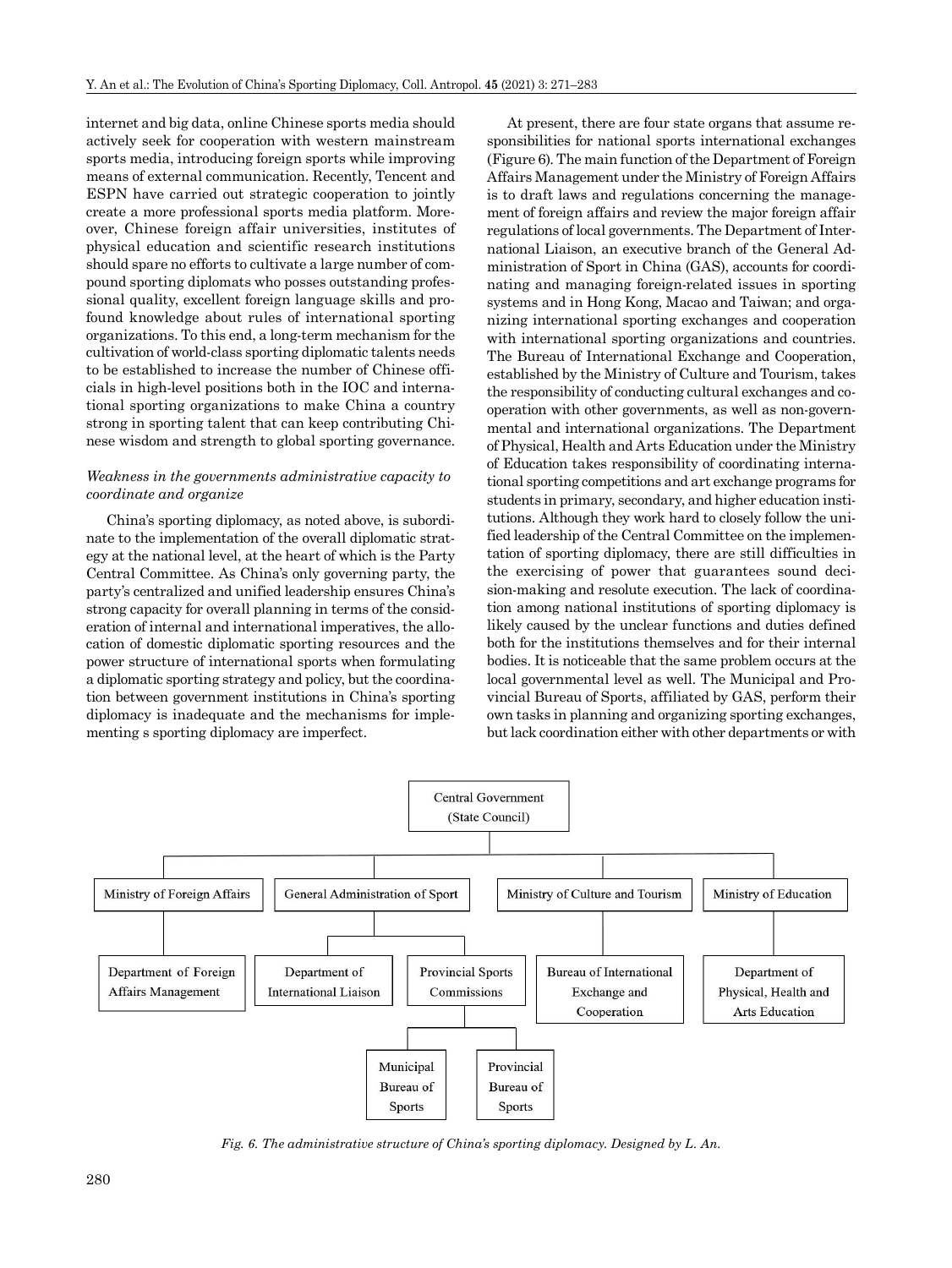internal bodies. Hence, it can hardly form a powerful synergy for conducting national sporting diplomacy strategy and policy.

From the perspective of the governance theory, governance is an political administrative process in which the government's administrative power is distributed, organized and operated34. There are four models of governance: hierarchy, networks, competition, and negotiation. This is combined into ten governance patterns, namely multilevel Hierarchy, Hierarchy-Networks, Hierarchy-Competition, Hierarchy-Negotiation, multilevel Networks, Networks-Competition, Networks-Negotiation, Competition-Competition, Competition-Negotiation, and Negotiation-Negotiation35. In China's case, a Networks-Negotiation sporting diplomatic system of administration shall be developed at the central governmental level to strengthen the coordination for state institutions. One possible solution is to establish a government sports agency that is responsible for organizing and coordinating the Ministry of Foreign Affairs, General Administration of Sport in China, the Ministry of Culture and Tourism and the Ministry of Education Agency when implementing the Central Committee's policies, decisions and plans related to sporting diplomacy. A more comprehensive approach shall be adopted to ensure that both functions and duties are defined clearly for the four state institutions themselves and their internal bodies as well. Meanwhile, a Hierarchy-Networks sporting diplomacy system of administration shall be developed for achieving extensive cooperation and negotiation between the Central Government and local governments. To this end, the Central Government shall deepen its governance on the transformation of its functions, further streamline administration and delegate powers of foreign sporting affairs and develop new ways of regulation and supervision. At a provincial level, a Competition-Negotiation system of administration shall be formed to encourage local governments to take the initiative in conducting sporting diplomacy under the leadership of the Central Committee and build a cooperative relationship with the Central Government. In doing so, it is more likely to form a powerful synergy for implementing sporting diplomacy.

## *Weakness in the theoretical research with Chinese characteristics*

China's sporting diplomacy has been focusing on the dialectical approach of unifying the party's theory and practice since its birth. Guided by Marxism-Leninism, Mao Zedong Thought, Deng Xiaoping Theory, the Theory of Three Represents, and the Scientific Outlook on Development, sporting diplomacy and has worked hard to advance its theoretical explorations, and indeed has achieved some major theoretical innovations. Since the 18th National Congress, confronted with profound changes both internal and external to China, the Party Central Committee gives higher priority to strengthening theoretical explorations based on practice. However, compared with the historic achievements in the practice of China's sporting diplomacy, its capability of theoretical research is relatively weak. First, there are no specialized academic institutions or think tanks on sporting diplomacy in China thus far, and few national sporting diplomacy academic conferences have been held in recent years, which leaves the construction of sporting diplomacy theory with Chinese characteristics behind. Second, the phenomenon of copying from western sporting theoretical paradigms still exists, making it difficult for China offer its wisdom and solve the problems related to developing a global sporting governance system and safeguarding the international sports order. Consequently, the penetration, guidance, influence, and credibility of China's sporting diplomacy in international academic activities such as international sporting conferences, academic sporting exchanges and international journal publishing remain weak.

In tackling these questions, theoretical analysis and policy guidance of China's sporting diplomacy should be deepened to fit China's practice of building a country strong in sports. Firstly, it must make clear that the theoretical innovation of sporting diplomacy with Chinese characteristics is built on the basis of long-term practice and experience accumulated in the course of the development of sporting diplomacy. Therefore, it is necessary to apply a dialectical and historical approach to explore the objective laws in the development of this diplomacy36. In addition, there is an urgent need to develop new types of think tanks related to sporting diplomacy and get actively involved in international academic sporting activities as this will enable China to strengthen the academic exchanges and cooperation with other countries. Lastly, the theoretical innovation of sporting diplomacy with Chinese characteristics should be critical and forward-thinking. On one hand, we must increase our awareness of criticism when drawing on the theoretical achievements of other countries and promote the creative evolution of sporting theories with Chinese characteristics. On the other hand, we should carefully consider the new requirements proposed by promoting the building of a community with a shared future for mankind and conduct in-depth research on international sporting issues, such as the construction of global sports partnership networks and the innovation of international sports organization cooperation mechanisms. In summary, a major countrywide sporting diplomacy with Chinese characteristics can be realized only when these problems are resolved.

#### **Conclusion**

In just 72 years, China's sporting diplomacy has made historic achievements in breaking international isolation, providing foreign sporting aid, realizing Olympic Dreams, upholding justice whilst pursuing shared interests, and promoting people-to-people cultural sporting exchanges along the "Belt and Road". Drawing on the experience and achievements of China's sporting diplomacy, it can be found that the most distinctive characteristics the diplomacy was, is and will be the unity of the party's leader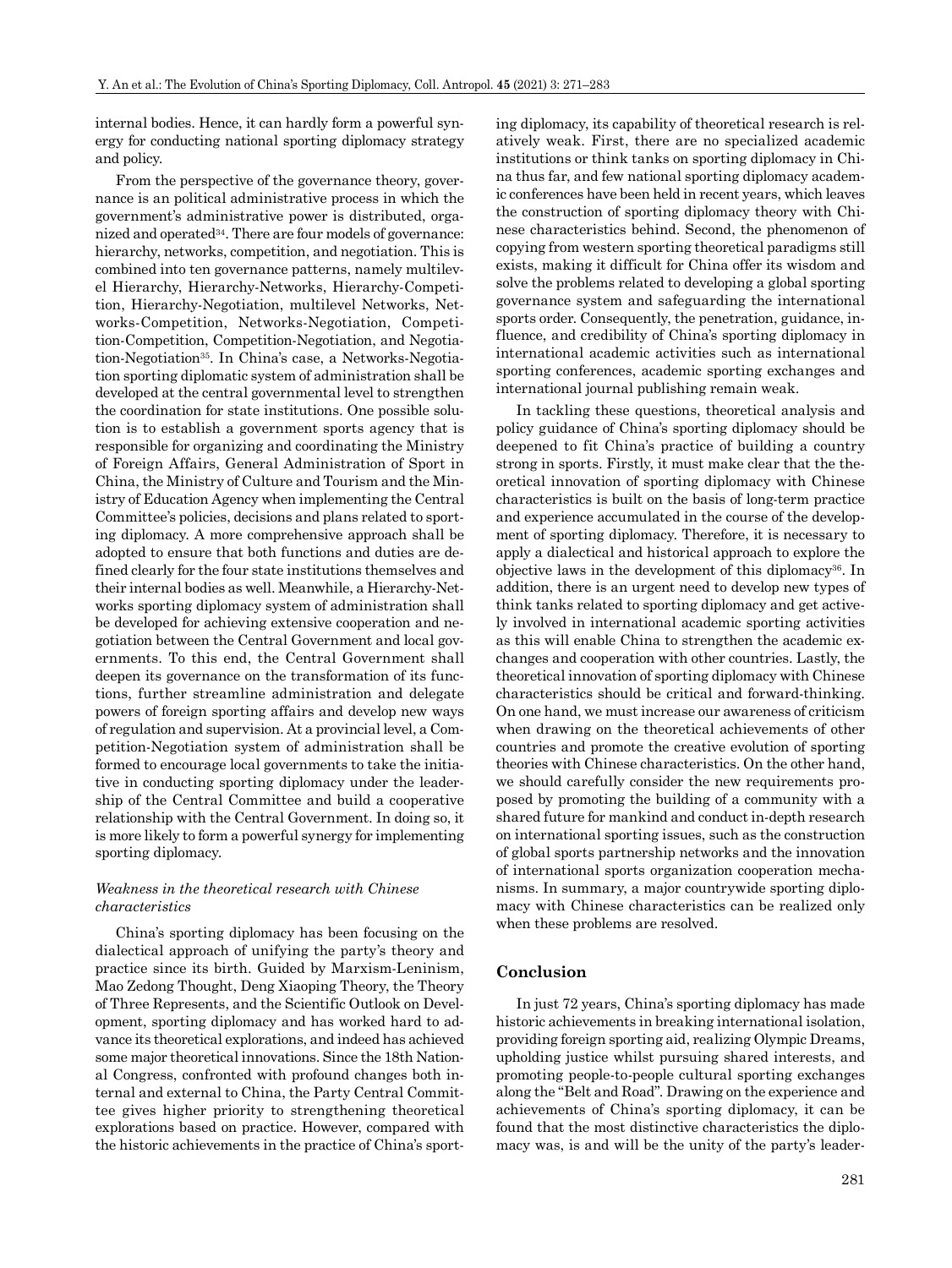ship. Currently, China's sporting diplomacy is in a critical moment of strategic development as China is preparing for the 2022 Beijing Winter Olympics and Paralympics, striving to build a country which has a strong presence in sport, fostering new types of international relations and building a community with a shared future for mankind. However, there are still many inadequacies and challenges that sporting diplomacy faces. Chinese sports media's capacity for international communication awaits further improvement; the mechanism for the cultivation of worldclass sporting diplomats falls short; the system of sports diplomatic administration is incomplete; and the theoretical research on sporting diplomacy is falling behind. In short, China has a long way to go in building a major countrywide sporting diplomacy with Chinese characteristics. In the new era, China's sporting diplomacy should rise to the challenges, enhance its ability to inspire, enhance its power to shape, deepen reform in the system of the government administration, and advance theoretical research with distinctive Chinese characteristics. With these efforts, China's sporting diplomacy will hopefully become a more important participant, contributor, and torchbearer in the endeavor for world peace, global development, and international order.

## **REFERENCES**

1. GRIX J, BRANNAGAN PM, LEE D, Entering the Global Arena: Emerging States, Soft Power Strategies and Sports Mega-Events (Palgrave Macmillan, New York, 2019). —2. Bureau of Educational and Cultural Affairs (ECA) Sports diplomacy, https://eca.state.gov/clone-sportsdiplomacy-test. — 3. XI J, Secure a Decisive Victory in Building a Moderately Prosperous Society in All Respects and Strive for the Great Success of Socialism with Chinese Characteristics for a new Era-Delivered at the 19th National Congress of the Communist Party of China (People's Publishing House, Beijing, 2017). — 4. JACKSON SJ, HAIGH S, Sport in Society, 11 (2008) 349. doi:10.1080/17430430802019169. — 5. WANG G, The Journal of American-East Asian relations, 12 (2003) 133. doi:10.1163/187656103793645225. — 6. XIONG X, ZHANG X, Journal of Sports and Science, 29 (2008) 40. doi:10.13598/j.issn1004- 4590.2008.03.009. — 7. KOBIERECKI MM, Polish Political Science, 45 (2016) 304. doi:10.15804/ppsy2016023. — 8. YU D, YUAN L, ZHU J, Journal of Nanjing Sport Institute, 31 (2017) 24. doi:10.15877/j.cnki. nsic.2017.01.005. — 9. ZHONG B, LIU L, ZHANG J, Journal of Sports Research, 2 (2018) 37. doi:10.15877/j.cnki.nsic.2018.02.005. — 10. SONG W, XING X, International Journal of Social Science and Education Research, 4 (2021) 205. doi:10.6918/IJOSSER.202110\_4(10).0035. — 11. LIU G, WANG T, YANG X, China Sport Science, 40 (2020) 15. doi:10.16469/j. css.202003002. — 12. MANZENREITER W, Journal of sport and social issues, 34 (2010) 29. doi:10.1177/0193723509358968. —13. KOBIERECKI MM, Polish Political Science, 46 (2017) 138. doi:10.15804/ppsy2017109. — 14. THELEN K, Annual Review of Political Science, 2 (1999) 369. doi:10.1146/annurev.polisci.2.1.369. —15. HARDING H, China's Foreign Relations in the 1980s (Yale University Press, New Haven, 1980). — 16. MAO Z, Selected works of Mao Zedong (People's Publishing House, Beijing, 1991). — 17. CAO X, BROWNELL S, The People's Republic of China. In: CHALIP L, JOHNSON A, STACHURA L (Eds): National sports policies: an international handbook (Greenwood Press, CT, 1996). — 18. CHU SL, JIN W, China's Foreign Strategy and Policy (Current Affairs Publishing House, Beijing, 2008). — 19. HUANG Y, TAO J, Journal of Shenyang Sport

University, 38 (2019) 35. doi:10.12163/j.ssu.2019.05.06. — 20. WU S, Sports History of the People's Republic of China, (Chinese Books Publishing House, Beijing, 1999). — 21. ZHANG X, LI G, Sports Culture Guide, 3 (2013) 137. doi:10.3969/j.issn.1671-1572.2013.03.037. — 22. WANG R, XIONG X, Journal of Capital University of Physical Education and Sports, 24 (2012) 111. doi:10.14036/j.cnki.cn11-4513.2012.02.001. — 23.YU J, The China Quarterly, (2008) 294. doi:10.1017/S0305741008000386. — 24. CENTRAL ADMINISTRATION OF SPORT OF CHINA, The Outline of the Olympic Glory Program (1994-2000), http://www.olympic.cn/rule\_ code/code/2007/1011/26059.html. — 25. IOC, IOC President Jacques Rogge Predicts Positive Legacy From Games, https://olympics.com/ioc/ news/ioc-president-jacques-rogge-predicts-positive-legacy-from-games. — 26. YANG Y, A Study of the Reform of China's Sports Development Model (Higher Education Press, Beijing, 2016). — 27. HUANG H, ZHANG W, WANG Z, Journal of East China University of Technology, 39 (2020) 105. doi:1674-3512(2020)02-0105-04. — 28. NYE J, The Annals of the American Academy of Political and Social Science, 616 (2008) 94. doi: 10.1177/0002716207311699. — 29. COULOUMBIS TA, WOLFE JH, Introduction to international relations: power and justice (Prentice Hall, New Jersey, 1990). — 30. CUI L, YUAN R, Journal of Xi'an Physical Education University, 38 (2021) 159. doi: 10.16063/j.cnki.issn1001- 747x.2021.02.006. — 31. VOLHA H, AURKENE A, International review for the sociology of sport, 56 (2021) 170. doi:10.1177/1012690220909748. — 32. CHINA DAILY, Games coverage exposes bias of Western media, http://www.chinadaily.com.cn/a/202108/07/WS610df489a310efa1bd66759c.html — 33. ZHONG B, ZHANG J, LIU L, Journal of Beijing Sport University, 41 (2018) 1. doi:10.19582/j.cnki.11-3785/g8.2018.04.001. — 34. BAO G, LANG M, Journal of Lanzhou University (Social Sciences), 37 (2009) 1. doi:10.13885/j.issn.1000-2804.2009.02.001. — 35. ARTHUR B, Governance in Connected Arenas. In: DOROTHEA J (Ed): New Forms of Governance in Research Organizations (Springer, Speyer, 2007). — 36. YU S, LIU G, Journal of Wuhan Institute of Physical Education, 52 (2018) 12. doi:10.15930/j/cnki/wtxb.2018.01.002.

## *X. Wang*

*School of Education (Physical Education Teachers College), Beijing Sport University, Beijing 100084, China e-mail: xueshuang@bsu.edu.cn*